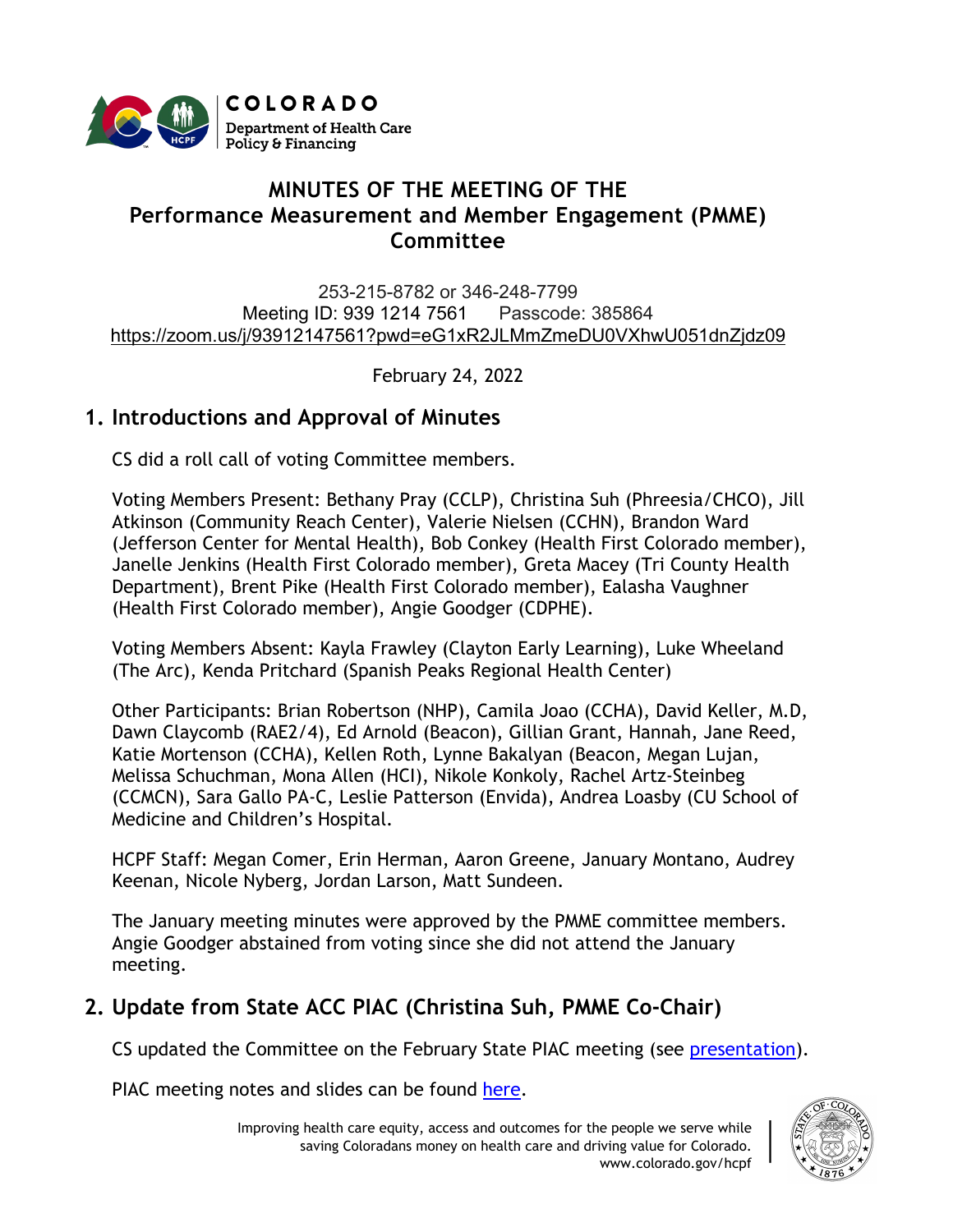1. Update your Address Campaign

Potentially 500,000 Members who may be deemed eligible when the Public Health Emergency ends.

Purpose of the campaign is to educate Members on the importance of updating their contact information and to encourage Members to respond to materials that the Department sends out.

• Want to ensure that Members who are still eligible maintain their coverage.

2. Medicaid Director update on the Public Health Emergency end planning and the effects on Medicaid enrollment

- Department is working to identify those Members who will be impacted by the end of the public health emergency
- Grants for Medicaid enrollment and renewal assistance are available

Due date: March 28, 2022.

Contact: Rachel.Reiter@state.co.us

Topics deferred to next meeting: ACC 3.0, Complex Care definition

- 3. ACC Operations Update
	- Slight decline in number of Child PCMPs Department to analyze
	- Slight decline in number of Women Only providers
		- Department analyzed this and determined this is due to some consolidation of providers.
- 4. Dept. of Corrections (DOC) Metric & Data Sharing Agreement Update
	- Report out on behavioral health engagement metric for members releasing from state prisons.

## **3. PMME Follow Up Items (Christina Suh, PMME Co-Chair)**

A few committee members met after the January PMME meeting to discuss an updated data request for well child visit data based upon committee member feedback and discussion at the January PMME meeting.

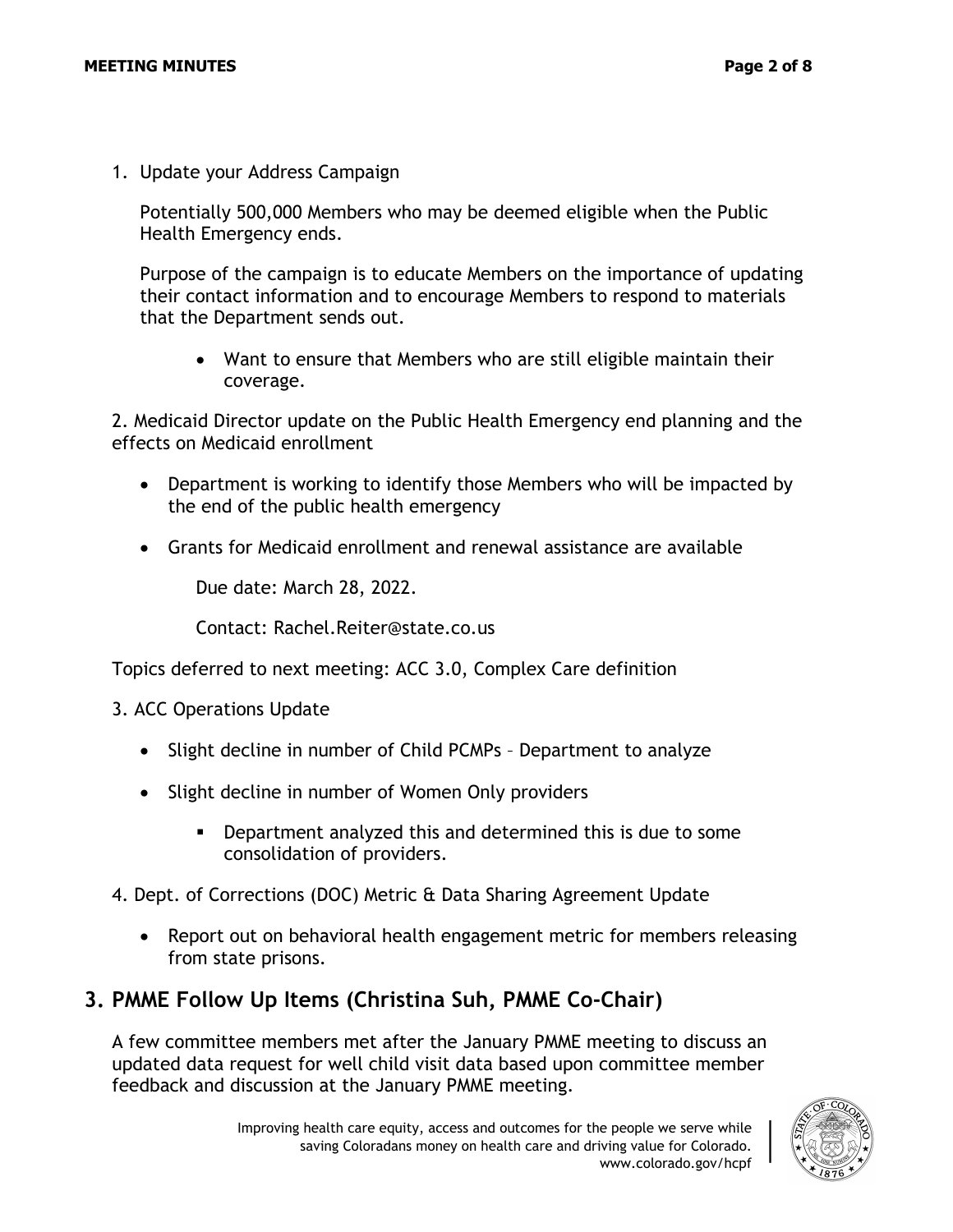The group discussed the well child data for previous years as was requested. It is hard to compare this KPI to previous years since the well child data was a different measure. Colorado has historically done poorly on well child visits.

The updated data request is expected to be available for the March PMME meeting and includes:

- For those children who had a well visit:
	- o Language
	- o Health Program Code
	- $\circ$  Age Filter so we can look at each age individually instead of age grouping
	- o Attribution Type (how a Member was attributed to a clinic): Geographic vs relationship
- For all children:
	- o Race/Ethnicity/Language, RAE, & County
	- o Provider Type (in particular Federally Qualified Health Center versus a non Federally Qualified Health Center)
	- o Disability Status
	- $\circ$  Sex assigned at birth
	- $\circ$  Age Filter so we can look at each age individually instead of age grouping
	- o For those Members who did have a well visit, addition of ER/Urgent Care Rates
	- o For the 41% of Members "not seen" were they seen by any other specialties?

A Member survey was sent out to Members on 2/23/22 through the Department

• Asks for their experience with well child visit.

Some research was started looking into whether other states have requirements for well child checks for enrollment in school.

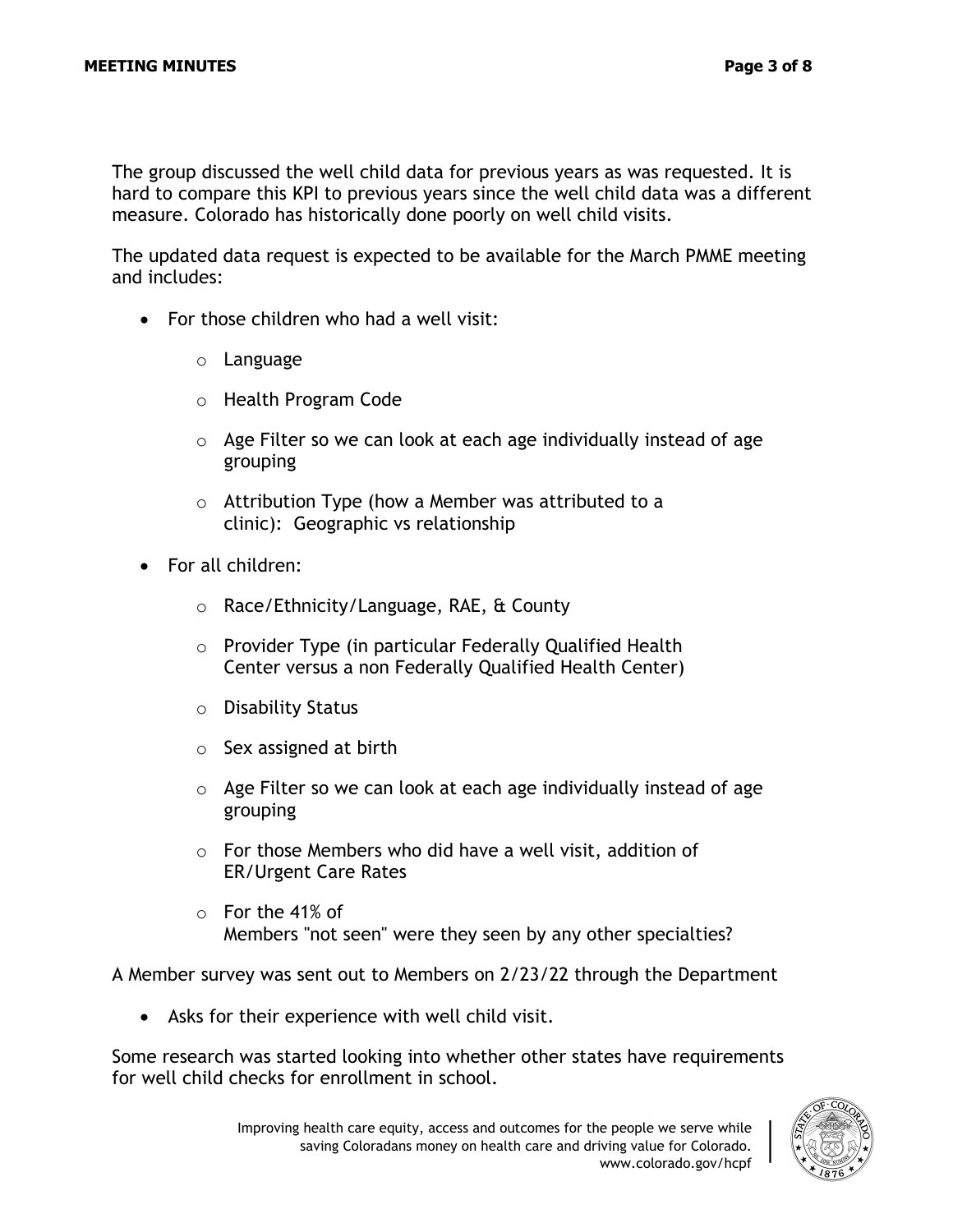o David Keller, M.D. shared his experience with well child visits In Massachusetts.

Schools had requirements for physicals every 3-4 years which were enforced by the school nurses. Kids would get sent home if they did not have their physical. Clinics outreached in spring to get patients in for their visit. This resulted in higher rates of families coming in for visits.

Massachusetts has high rates of Early and Periodic Screening, Diagnostic and Treatment (EPSDT)

Medicaid in Massachusetts payed significantly more for an annual physical than they did for a sick visit. In Colorado the difference is not that great. This was a good incentive to get practices to increase their physicals. If a child came in for a sick visit, the provider might turn that into a physical.

- $\circ$  A committee member commented that sports physicals are often used in place of a proper well child check. This committee member advocates for getting rid of the sports physical and requiring a proper well child check to participate in sports. Currently, parents can get an easy quick sports physical at a clinic which is so convenient that they don't want to come into their provider for a full physical.
	- $\blacksquare$  A committee member asked how can we make it easier and convenient for parents to get their child a good well child check.
- $\circ$  A committee member agreed that we need to require a well child visit at some interval and thinks that increasing provider reimbursement for this visit may be something to consider for the state.

### **4. Health Equity Strategic Plan (Aaron Greene, Health Disparities and Equity, Diversity & Inclusion Officer, HCPF)**

AG shared the Department's health equity strategic plan (see [presentation\)](https://hcpf.colorado.gov/sites/hcpf/files/Performance%20Measurement%20and%20Member%20Engagement%20PIAC%20Sucbommittee%20Health%20Equity%20Strategic%20Plan%20Status%20Update%20Presentation%20February%202022.pdf).

Health equity is a priority for the Department.

• Four priority areas: Covid-19 vaccination rate, maternity/perinatal health, behavioral health, and prevention.

Equity will be embedded in future Department contracts with vendors.

Improving health care equity, access and outcomes for the people we serve while saving Coloradans money on health care and driving value for Colorado. www.colorado.gov/hcpf

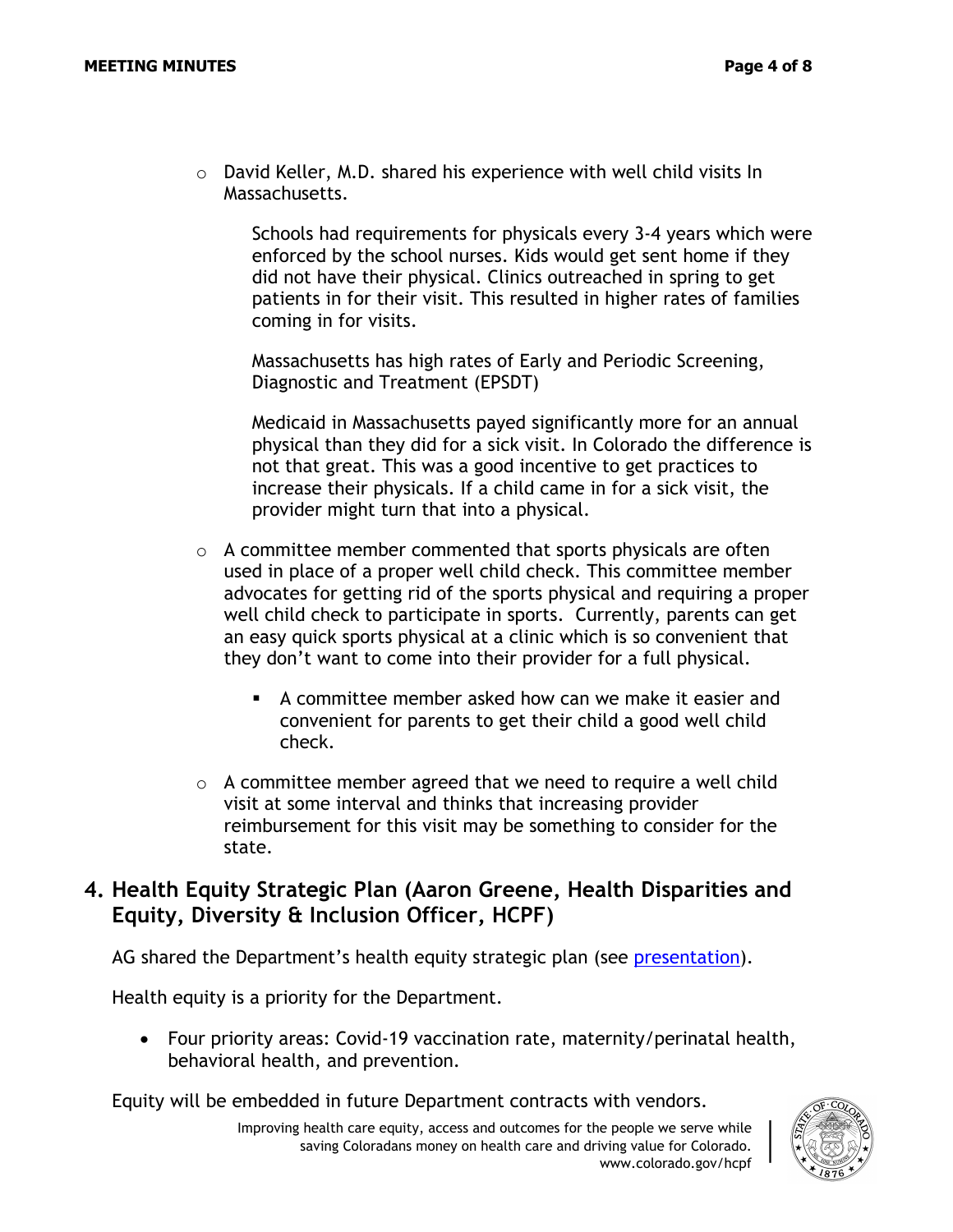Health equity reports will be implemented in the contracts with the RAES.

• Annual health equity reports/plan effective July 1, 2022.

The Department is on track to get their health equity strategic plan implemented by June 30, 2022 (SB21-181 & HB21-1110). Department is working with the State's health equity commission.

The Department is building a plan that is comprehensive and culturally responsive which includes:

- Coordinated care for client-centered outcomes.
- Stratified data aligned with quality.
- Adding health equity reports to vendor contracts.
- Social determinants of health and health factors.
- Strong community partnerships and safety net provider (rural, frontier & urban) engagement.
- Measure success in health outcomes, affordability, and cost savings.

Department is focused on using a health equity lens before making any decisions.

- Can use data to facilitate this which includes looking at what is missing from the data. The Members we serve are actual people, not just data.
- The Four I's of equity diversity, and inclusion: Impact, Intent, Interact (what is level of engagement), and Implementation (how do we roll this out).

Storytelling is important to this work.

• This captures the lived experiences of our Members.

Health equity commission is driving down health disparities through a community grant program.

• They have 15 month and 2-3 year projects in the community focusing on the social determinants of health.

The Department has 60 internal projects focused on social determinants of health.

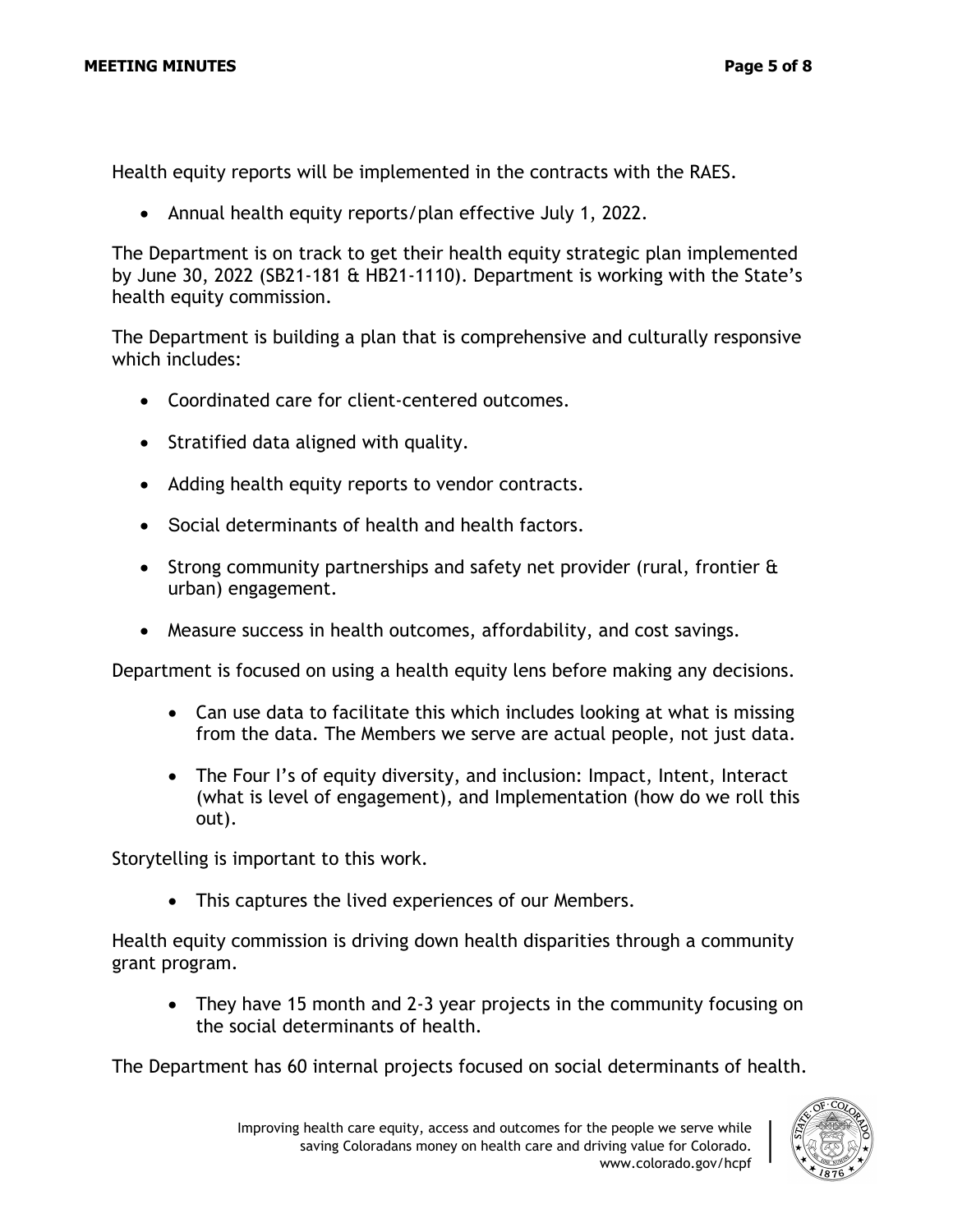The Department has a SWAT Analysis through end of year asking MEAC, PIAC, and RAEs how the Department is doing in health equity.

• Goal is to get five trends from this SWAT to guide the Department

Starting in March 2022 the Department will have more town halls to share and discuss with the community.

RAE Annual Health Equity Plan & Report Deliverable

- $\circ$  Report focuses on how RAEs are addressing health equity and decreasing health disparities for members from underserved and marginalized communities.
- $\circ$  Specifically, the RAEs will be required to prepare an annual health equity report that highlights the following criteria:
	- Identify health disparities and priority populations.
	- Define RAE short term and long terms goals that are aligned with social determinants of health.
	- Storytelling: Member narratives and storytelling opportunities that demonstrate impact.
	- Health Equity Inventory: Highlight examples of health equity activities, projects and initiatives for the current fiscal year.
	- Data outcomes and deliverables.
	- Cost savings, affordability and fiscal investments in health equity.

#### **Discussion**

A committee member asked what the timeline for cost savings are supposed to be realized in?

AG: We can't really see the cost impact within a year. We want to think about what is meaningful.

A committee member asked if there has to be cost savings versus providing for a service that wasn't provided before?

AG: No, there doesn't have to just be cost savings if it is a new service.

and to EH to share with PMME committee.<br>Access and outcomes for the people we serve while AG clarified that he will get the information regarding town halls out to the RAEs

saving Coloradans money on health care and driving value for Colorado. www.colorado.gov/hcpf

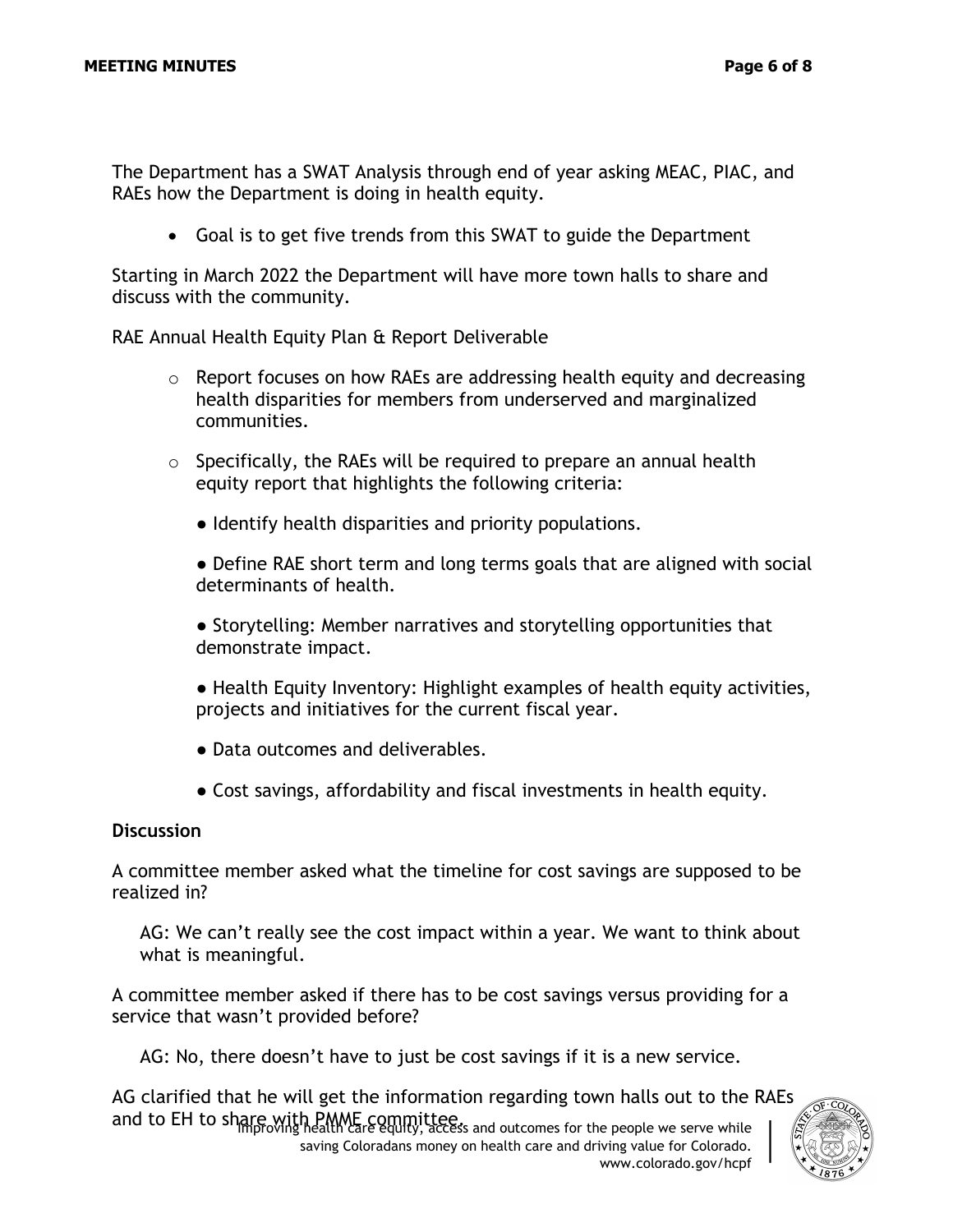A committee member asked if the EDI grants have already been awarded? Were barriers to completing grants considered? Some people have challenges completing grants.

AG: At the March Board of Health meeting they will discuss the feedback received that that there is an opportunity provide technical support for grant applications for grass roots organizations. How can we create an infrastructure to support these organization? That will hopefully be rolled out in the new grant cycle. In addition, they are planning to do a better job marketing these grant opportunities.

A committee member asked about the dashboards and tracking mechanisms. What are the timelines for getting those out?

AG: The goal is to get a monthly disparities update that can be shared with external partners (will not contain PHI) but we are still working internally on the logistics involved in this.

A committee member asked if the equity reports provided by the RAEs will be made available to public?

AG: Some of work must be public so we can be as transparent as possible, but not sure exactly what reports will be made available at this time.

#### **5. Department Response to PMME's Recommendations (Matt Sundeen, HCPF)**

MS shared the Department's response to PMME's recommendations that were presented to the PIAC on September 15, 2021 (see [presentation\)](https://hcpf.colorado.gov/sites/hcpf/files/Performance%20Measurement%20and%20Member%20Engagement%20PIAC%20Sucbommittee%20Presentation%20February%202022.pdf). MS discussed each recommendation and provided explanation of the Department's response.

After presentation at the PIAC, the recommendations were all reviewed internally at the Department. The Department's response was reviewed with the PMME committee chairs prior to finalization and presentation today.

The Department encourages the committee to continue to share their recommendations moving forward.

#### **6. Public Comment**

CS opened the meeting to the public for comment. No comments were made during this time.